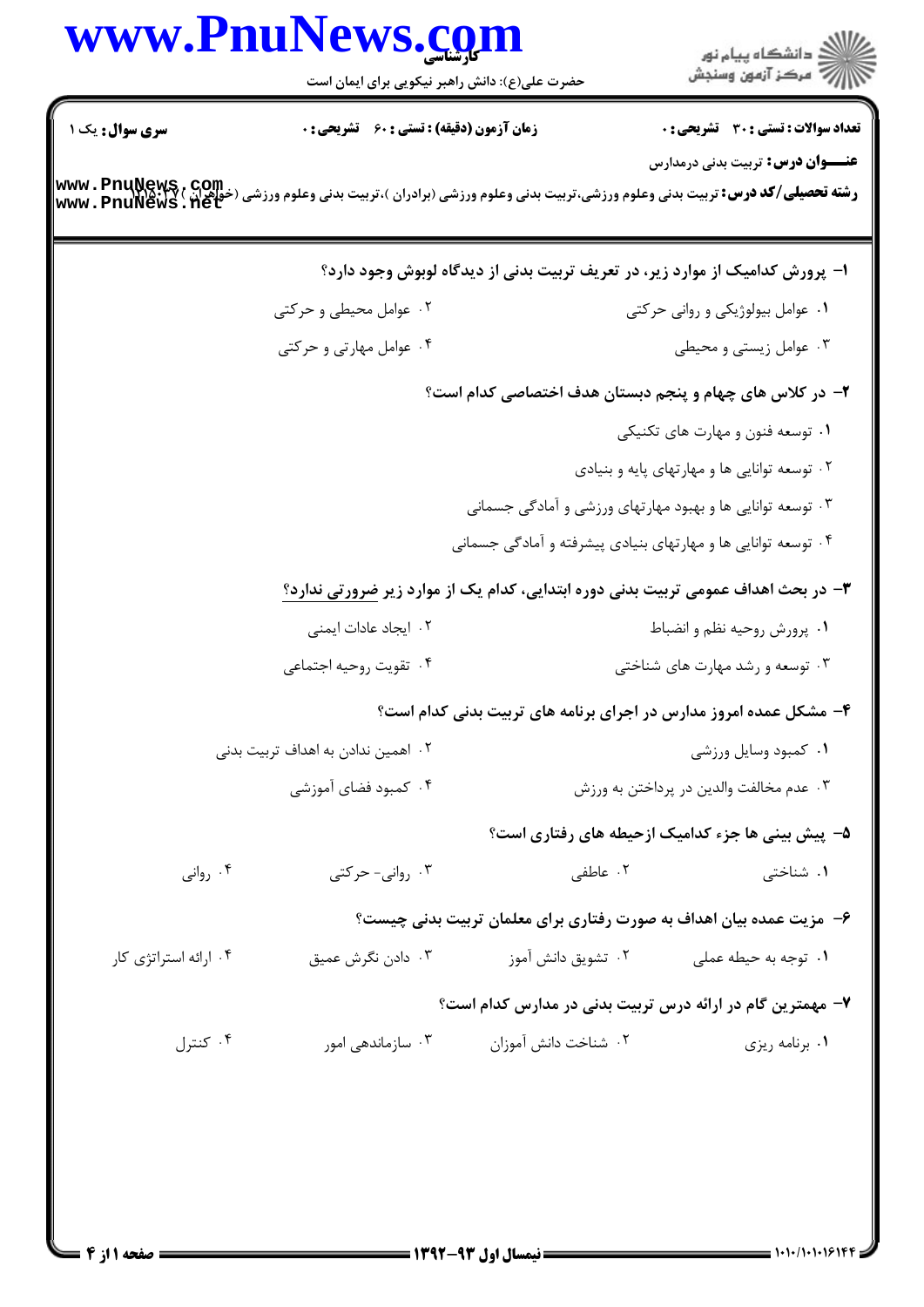|                                             | www.PnuNews.com                                                                                                                                             |                                                                                |                                                                                     |
|---------------------------------------------|-------------------------------------------------------------------------------------------------------------------------------------------------------------|--------------------------------------------------------------------------------|-------------------------------------------------------------------------------------|
|                                             | حضرت علی(ع): دانش راهبر نیکویی برای ایمان است                                                                                                               |                                                                                | ر<br>دانشڪاه پيام نور)<br>ا∛ مرڪز آزمون وسنڊش                                       |
| <b>سری سوال : ۱ یک</b>                      | <b>زمان آزمون (دقیقه) : تستی : 60 ٪ تشریحی : 0</b>                                                                                                          |                                                                                | <b>تعداد سوالات : تستی : 30 ٪ تشریحی : 0</b>                                        |
|                                             |                                                                                                                                                             |                                                                                | <b>عنــــوان درس:</b> تربیت بدنی درمدارس                                            |
|                                             | <b>رشته تحصیلی/کد درس:</b> تربیت بدنی وعلوم ورزشی،تربیت بدنی وعلوم ورزشی (برادران )،تربیت بدنی وعلوم ورزشی (خواهران ) www . PnuNews<br> www . PnuNews . net |                                                                                |                                                                                     |
|                                             |                                                                                                                                                             |                                                                                | ۸– در بحث برنامه ریزی درس تربیت بدنی، کدام یک از موارد زیر <mark>نادرست</mark> است؟ |
|                                             |                                                                                                                                                             |                                                                                | ٠١ دستورالعمل ثابتي براي كليه سنين ندارد                                            |
|                                             |                                                                                                                                                             |                                                                                | ۰۲ اصول کلی برنامه ریزی در مناطق مختلف، تفاوت دارد                                  |
|                                             |                                                                                                                                                             | ۰۳ روشهای برنامه ریزی از منطقه ای به منطقه دیگر تفاوت دارد                     |                                                                                     |
|                                             |                                                                                                                                                             | ۰۴ این برنامه ها متناسب با علایق و خواسته و احتیاجات دانش آموزان تنظیم می گردد |                                                                                     |
|                                             | ۹– ارتقای سطح آمادگی جسمانی، جزء کدامیک از موضوعات کلاس های تربیت بدنی مدارس است؟                                                                           |                                                                                |                                                                                     |
| ۰۴ فنی                                      | ۰۳ مسابقات ورزشی                                                                                                                                            | ۰۲ فوق برنامه                                                                  | ۰۱ آموزشی                                                                           |
|                                             | ∙۱− در بحث عوامل موثر بر طراحی برنامه های تربیت بدنی مدارس ((بودجه )) در کدام حیطه قرار دارد؟                                                               |                                                                                |                                                                                     |
|                                             | ۰۲ نیازهای اجتماعی                                                                                                                                          |                                                                                | ۰۱ عوامل شخصی و گروهی                                                               |
|                                             | ۰۴ سازمان و مقررات دولتی                                                                                                                                    |                                                                                | ۰۳ شرایط محیطی                                                                      |
|                                             | ۱۱– کودکان ۳ تا ۶ سال حداقل چند ساعت در روز برای  هماهنگی بهتر نیاز به بازی های ساده و حرکات بنیادین دارند؟                                                 |                                                                                |                                                                                     |
| ۰۲ ۶ ساعت                                   | ۰۳ نیم ساعت                                                                                                                                                 | ۰۲ ساعت                                                                        | ۰۱ ۳ ساعت                                                                           |
|                                             | ۱۲–در کدام دوره سنی کودکان غالبا ّ از راه کناره گیری و قهر کردن و جریحه دار کردن احساسات دیگران خشم خود را نشان                                             |                                                                                | می دهند؟                                                                            |
| ۰۴ یک تا دو سال                             | ۰۳ سه تا چهار سال                                                                                                                                           | ۰۲ پنج و شش سال                                                                | ۰۱ دو تا سه سال                                                                     |
|                                             |                                                                                                                                                             |                                                                                | ۱۳- کدامیک از موارد زیر، از ویژگی های سن چهار سال است؟                              |
|                                             | ۰۲ تسلط بر امیال خود                                                                                                                                        |                                                                                | ٠١. شخصيت پايدار دارند                                                              |
| ۰۴ رشد استخوانها در جهت افزايش ضخامت آنهاست |                                                                                                                                                             |                                                                                | ۰۳ به راحتی روی پنجه راه می رود                                                     |
|                                             |                                                                                                                                                             |                                                                                | ۱۴- اجرای مهارت های حرکتی در کودک ۶ تا ۹ سال چگونه است؟                             |
|                                             |                                                                                                                                                             | ۰۱ با افزایش سن در این دوره علاقه به تفریحات و سرگرمی زیاد می شود              |                                                                                     |
|                                             |                                                                                                                                                             | ۲ . اجرای مهارت های پیچیده با افزایش سن در این دوره اهمیت زیادی پیدا می کند    |                                                                                     |
|                                             |                                                                                                                                                             |                                                                                | ۰۳ طول گامها کوتاهتر می شود                                                         |
|                                             |                                                                                                                                                             |                                                                                | ۰۴ وضعیت تعادل بدن ناقص است                                                         |
|                                             |                                                                                                                                                             |                                                                                |                                                                                     |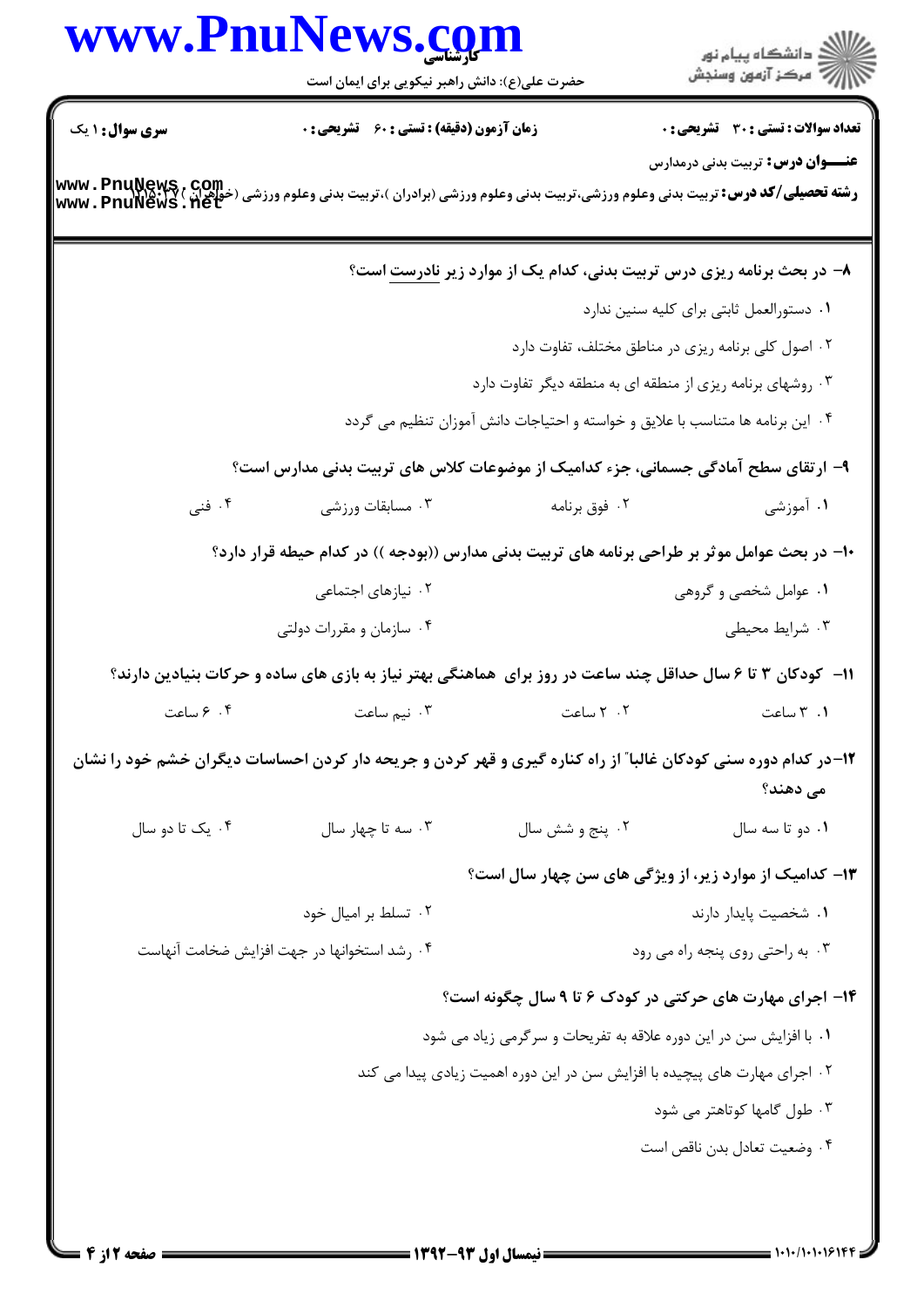|                        | www.PnuNews.com<br>حضرت علی(ع): دانش راهبر نیکویی برای ایمان است                                                                             |                                                                           | ر<br>دانشڪاه پيام نور)<br>ا∛ مرڪز آزمون وسنڊش             |  |
|------------------------|----------------------------------------------------------------------------------------------------------------------------------------------|---------------------------------------------------------------------------|-----------------------------------------------------------|--|
| <b>سری سوال : ۱ یک</b> | <b>زمان آزمون (دقیقه) : تستی : 60 ٪ تشریحی : 0</b>                                                                                           |                                                                           | <b>تعداد سوالات : تستی : 30 ٪ تشریحی : 0</b>              |  |
|                        | <b>رشته تحصیلی/کد درس:</b> تربیت بدنی وعلوم ورزشی،تربیت بدنی وعلوم ورزشی (برادران )،تربیت بدنی وعلوم ورزشی (خواهران )<br>Www . PnuNews . Net |                                                                           | <b>عنـــوان درس:</b> تربیت بدنی درمدارس                   |  |
|                        |                                                                                                                                              | ۱۵– کدامیک از موارد زیر از ویژگی های سن ۹ تا ۱۲ سال است؟                  |                                                           |  |
|                        | ۰۲ دست ها رشد کندتری دارند                                                                                                                   |                                                                           | ۰۱ خستگی ناپذیر به نظر می رسند                            |  |
|                        | ۰۴ مقاومت بدن آنها در مقابل بیماری ها کم است                                                                                                 |                                                                           | ۰۳ رشد قد سریعی دارند                                     |  |
|                        |                                                                                                                                              | ۱۶– از عمده ترین دلایل پذیرش و عضویت در گروه در سن ۹ تا ۱۲ سال چیست؟      |                                                           |  |
|                        | ۰۲ قدرت جسمانی                                                                                                                               |                                                                           | ۰۱ بلندی قد                                               |  |
|                        | ۰۴ قدرت تجزیه و تحلیل                                                                                                                        |                                                                           | ۰۳ موقعیت خانوادگی                                        |  |
|                        |                                                                                                                                              | ۱۷– در خصوص تعیین محتوای درسی، هال کدام یک از موارد زیر را تاکید می نمود؟ |                                                           |  |
|                        |                                                                                                                                              | ۰۱ محتوی صرفا با نظر متخصصین تنظیم و قابلیت اجرایی دارد                   |                                                           |  |
|                        |                                                                                                                                              |                                                                           | ۰۲ دانش آموز خود را با برنامه هماهنگ کند                  |  |
|                        |                                                                                                                                              |                                                                           | ۰۳ محتوی باید با نیاز دانش آموز هماهنگ شود                |  |
|                        |                                                                                                                                              | ۰۴ نیازی به سازگاری برنامه با دانش آموز و یا دانش آموزان با برنامه نیست   |                                                           |  |
|                        | ۱۸- کدامیک از موارد زیر، در برنامه ریزی درس تربیت بدنی و ورزش مدارس از جمله عوامل موثر <u>م</u> حسوب نمی شود؟                                |                                                                           |                                                           |  |
| ۰۴ علوم ورزشی          | ۰۳ آمادگی تکنیکی                                                                                                                             | . جامعه $\sim$ $\sim$                                                     | ۰۱ دانش آموز                                              |  |
|                        |                                                                                                                                              | ۱۹- درخصوص آمادگی حرکتی، کدامیک از موارد زیر مورد قبول شماست؟             |                                                           |  |
|                        | ۰۲ آمادگی حرکتی بطور ذاتی در انسان وجود دارد                                                                                                 |                                                                           | ٠١. آمادگی حرکتی در اثر آموزش ایجاد می شود                |  |
|                        | ۰۴ آمادگی جسمانی زیرمجموعه آمادگی حرکتی است                                                                                                  |                                                                           | ۰۳ آمادگی حرکتی نیازی به آمادگی جسمانی ندارد              |  |
|                        |                                                                                                                                              |                                                                           | ۲۰- مهارت های بنیادی پیشرفته را از چه سنی آغاز کنیم؟      |  |
| ۰۴ سالگی               | ۴. ۴ سالگی                                                                                                                                   | ۲. ۲ سالگی                                                                | ۰۱ ۱ سالگی                                                |  |
|                        |                                                                                                                                              |                                                                           | <b>۲۱</b> - تعادل، جزء کدامیک از مهارت های زیر است؟       |  |
| ۰۴ ادراکی - حرکتی      | ۰۳ بنیادی جنبشی                                                                                                                              | ۰۲ بنیادی غیر جنبشی                                                       | ۰۱ بنیادی ترکیبی                                          |  |
|                        |                                                                                                                                              |                                                                           | <b>۲۲</b> - کدامیک از موارد زیر از وظایف معلمان ورزش است؟ |  |
|                        | ۰۲ تهیه وسایل و امکانات و تجهیزات ورزشی                                                                                                      |                                                                           | ٠١. تشكيل پرونده بهداشتى - ورزشى براى دانش آموزان         |  |
|                        | ۰۴ تهیه کتب و نشریات                                                                                                                         |                                                                           | ۰۳ راه اندازی کارگاه های آموزشی                           |  |